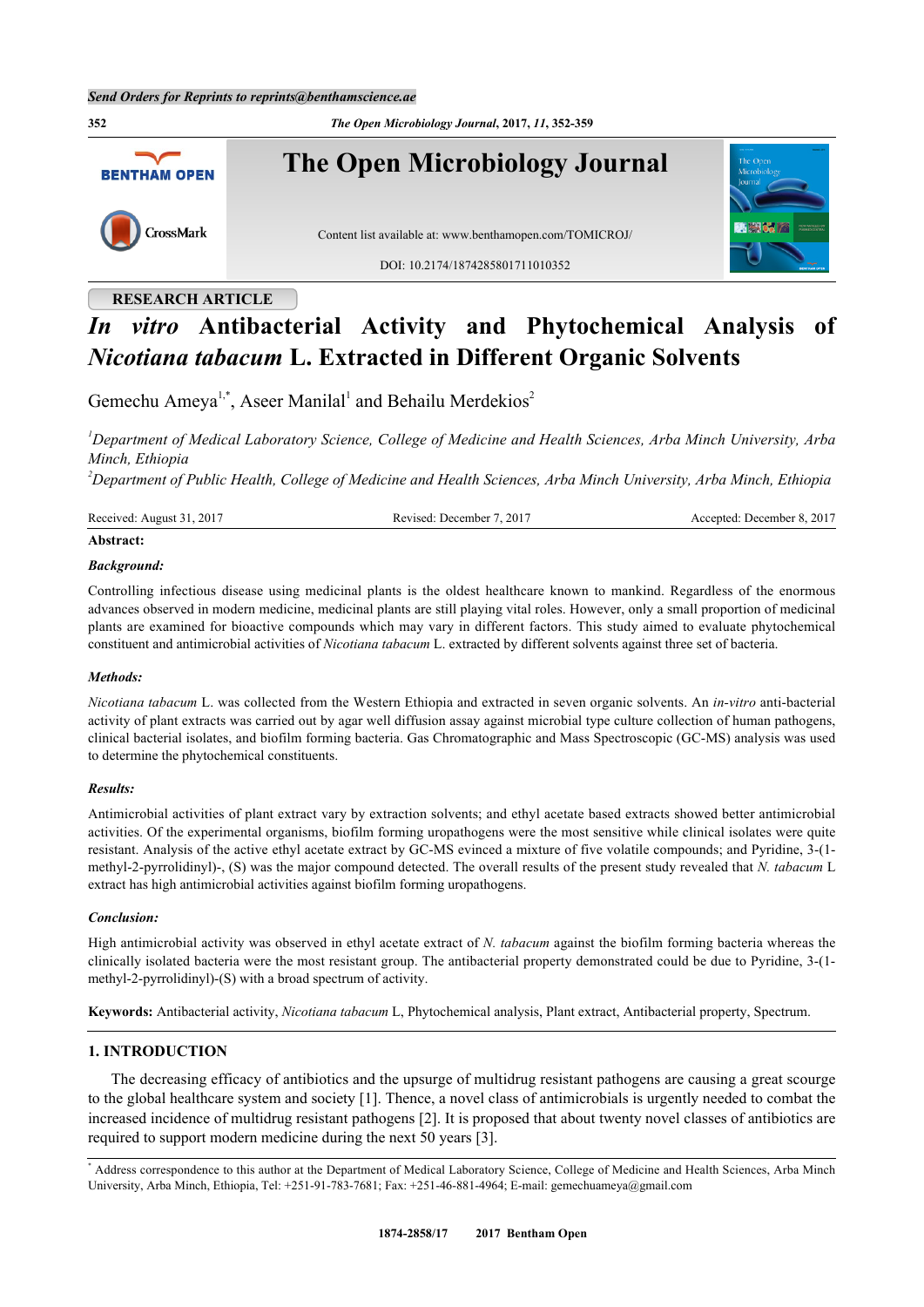Natural products from plants and animals have been the resource of most new classes of antibiotics so far [[3\]](#page-6-2). In the study of natural antimicrobials, medicinal vegetal of terrestrial origin have long been a focus of attention. It was experimentally proved that plants are the sustainable source of diverse bioactive metabolites that can provide lead structures for development of novel drugs [\[4](#page-6-3)]. Now-a-days, the plant preparations successfully used in the treatment of many infectious diseases are envisaged for antimicrobial potency. However, their antimicrobial efficacy ascribed to the existence of diverse array of bioactive principles.

Regardless of the enormous sophistication occurring in the field of modern medicine, medicinal vegetal are still playing a pivotal role in the health care system [[5](#page-6-4)]. During the past few decades, over 500,000 bioactive metabolites have been isolated from diverse terrestrial plants and many of them are utilized to design and develop new therapeutic agents in pharmaceutical firm [[6\]](#page-6-5). Albeit, the plants are considered as a rich source of novel antimicrobial agents, these potential resources were hardly explored and majority of the bioactive compounds from the plants are yet to be discovered. Therefore, antimicrobial screening of medicinal plants provide the chance of discovering active candidates with new molecules of unique structure and potency.

*Nicotiana tabacum* L. is a perennial stout herbaceous plant, native to tropical and subtropical America and now cultivated worldwide as a cash crop. The officinal usage of *N. tabacum* has been extensively reviewed elsewhere [[7\]](#page-6-6). In Ethiopian folkloric medicine, *N. tabacum* is widely used for managing both human and veterinary ailments such as cancer, ulcer, cough, snake bite, and respiratory tract infections. It also used as a vermifuge [[8](#page-7-0) - [10](#page-7-1)]. Antimicrobial potentiality of *N. tabacum* against diverse types of human and animal pathogens has been documented in some studies [\[11](#page-7-2) - [13\]](#page-7-3). As yet however, antimicrobial activity and chemical analysis of *N. tabacum* in Ethiopia is not well studied [\[14](#page-7-4)]. Therefore, the present study is intended to evaluate the antimicrobial activity and GC-MS analysis of *N. tabacum* garnered from the Western Ethiopia.

#### **2. MATERIALS AND METHODS**

#### **2.1. Study Design**

An *in-vitro* experimental study of antibacterial activity using agar well diffusion method and Gas chromatographymass spectrometric phytochemical analysis of *N. tabacum* leaves crude extracts was carried out. Positive and negative controls were used to monitor the antimicrobial activities of the extracts in all the assays.

#### **2.2. Collection and Processing of Plant Materials**

Fresh aerial leaves of *N. tabacum* L. was gathered from the Nekemte, Ethiopia. The area is 2,088m high above sea level with latitude and longitude of 95'N, and 36 33'E. The leaves were transported to the laboratory in a paper bag. Then sampled leaves were processed as already described elsewhere [[5,](#page-6-4) [15](#page-7-5)]. Briefly, the leaves were preliminarily washed three times under running tap water and rinsed twice with sterile distilled water to remove the contaminants and other extraneous matter. The cleaned plant materials were cut into small pieces and air dried under shade for one week at room temperature to prevent photolysis and thermal degradation of metabolites. Completely dried leaves were weighed and ground finely using electric blender.

#### **2.3. Extraction of Secondary Metabolites**

The secondary metabolites of *N. tabacum* were extracted using seven organic solvents of increasing polarity specifically petroleum ether, chloroform, diethyl ether, ethyl acetate, acetone, dichloromethane and methanol [\[16](#page-7-6)]. The extraction with different organic solvents were carried out separately. Twenty grams of dried and finely powdered plant material was suspended in 200 ml of respective solvents to provide 10% w/v in 500 ml of sterilized screw capped bottles. The suspensions were placed at 35°C on an orbital shaker at 120 rpm for 48 hours to permit extraction of the active compounds. Subsequently, suspensions were filtered through Whatman (No. 1) filter paper and were evaporated to remove the excess solvent in rotary vacuum evaporator at 40 ºC (Yamato RE 801, Japan). The gummy residues of medicinal plant extract obtained from the seven different solvents were weighed, dissolved in deionized water and stored in deep freezer at -20 ºC until further use.

#### **2.4. Test Microorganisms**

Antimicrobial activity of secondary metabolites extracted from the *N. tabacum* were assessed using nine pathogenic bacteria precisely, three microbial type culture collection, four human multi-drug resistant clinical isolates, and two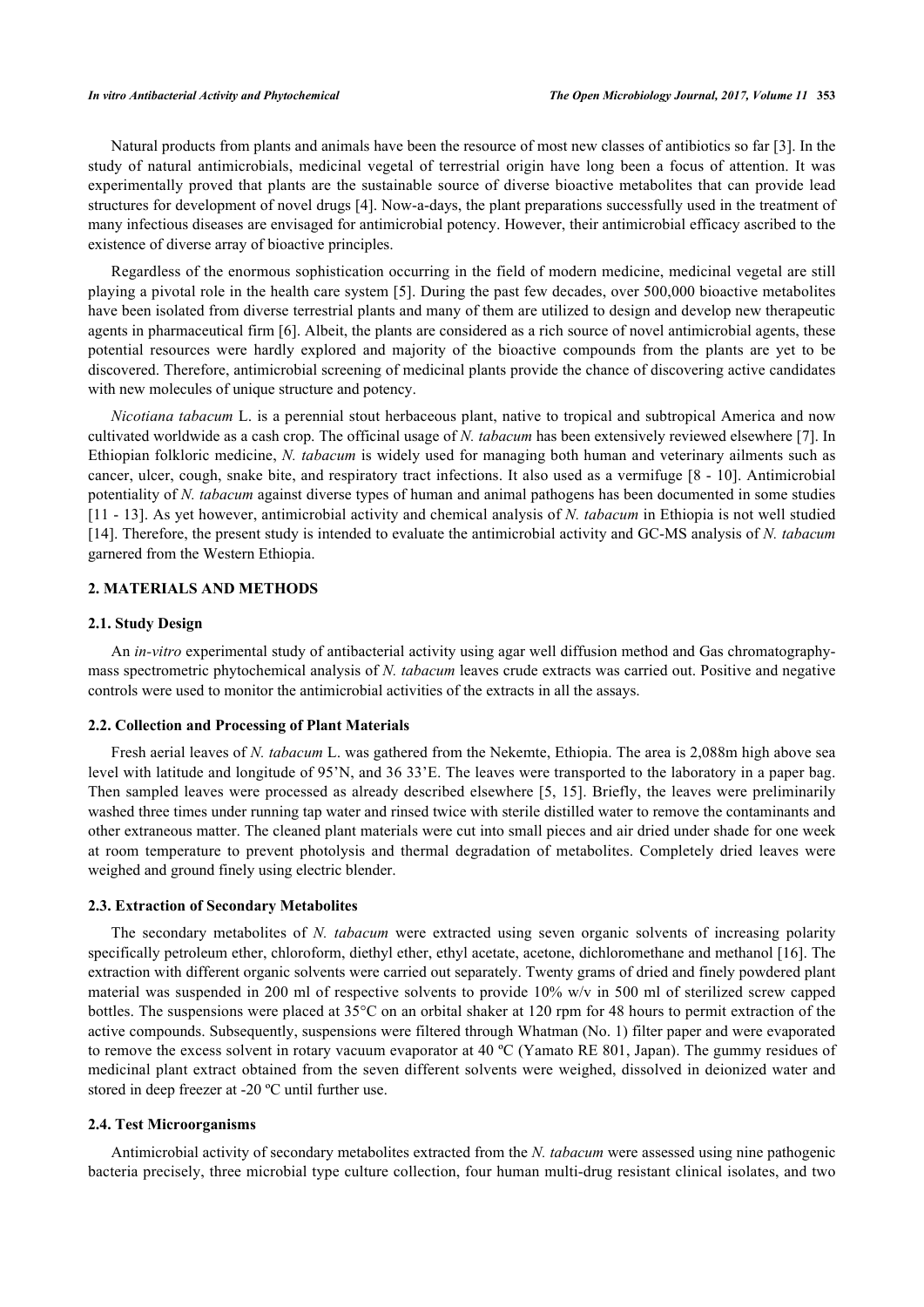biofilm forming uropathogenic bacteria. The resistance patterns of clinical isolates were inspected using selective antibiotics. The clinical isolates and biofilm forming uropathogens were resistant against commonly used antibiotics such as chloramphenicol, tetracycline, erythromycin, clindamycin, amikacin, penicillin, ampicillin, nalidixic acid, and gentamicin. The biofilm forming potency of uropathogens were evaluated in our microbiology laboratory. All the experimental bacterial were grown in nutrient broth (Himedia®) at 37°C and maintained on nutrient agar slants at 4°C and sub-cultured prior to experimental use [\[17](#page-7-7)].

#### **2.5. Antimicrobial Assay**

The antibacterial assay was performed as per the methodology described in our previous studies [[2,](#page-6-1) [15](#page-7-5)]. Fresh cultures of respective pathogens (approx.  $10^6$  CFU/ml) were streaked over the surface of Mueller Hinton agar plates. In each triplicate of plates, cylindrical wells of 6mm diameter were punched using a sterile cork-hole borer. Appropriate organic extracts of 1 mg/ml were filled up to the brim of each well. The well with each solvent was used as negative controls. The plates were incubated at 37°C for 24 hours. After the period of incubation, zone of inhibition was measured by using sliding digital micro caliper; and antimicrobial activities of crude extracts were interpreted by calculating the area of inhibition zone around the well. The anti-biogram was statistically analyzed for the determination of skewness among the tested organisms using SPSS 20.0 software.

#### **2.6. Determining the Mechanism of Antibiosis**

The minimal inhibitory concentration (MIC) was determined by the broth dilution method as described elsewhere with slight modification [[15](#page-7-5), [17](#page-7-7)]. The highly sensitive strains including biofilm forming uropathogens such as *E. coli*, *Klebsiella* species and type culture *S. aureus* were used in determination of MIC. MICs were recorded as the lowest concentrations inhibiting visible growth. To measure the minimal bactericidal concentrations (MBC), the MIC cultures were plated on fresh Mueller-Hinton agar and incubated for 24 h at 37°C. A reduction of at least 99% of the colonies, compared with the culture of the initial inoculum of the strains, was regarded as evidence of bactericidal activity. When the ratio of MBC/MIC was  $\leq$ 2, the extract was considered as bactericidal; otherwise it was considered bacteriostatic. If the ratio was  $\geq 16$ , the extract was considered as ineffective.

#### **2.7. Gas Chromatographic and Mass Spectroscopic (GC-MS) Analysis**

The ethyl acetate extract of *N. tabacum* that showed broad spectrum of activity was subjected to GC-MS analysis. The organic extract was chemically analyzed using a Shimadzu QP-2010 Gas Chromatograph equipped with mass spectrometer and a capillary column of inner diameter  $0.25$  mm and it was used with helium at 1 ml min<sup>-1</sup>as a carrier gas. GC oven temperature was kept at 100 $^{\circ}$ C for two minutes, programmed to 250 $^{\circ}$ C at the rate of 10 $^{\circ}$ C min<sup>-1</sup>and then kept unceasing for 13 minutes. The split ratio was adjusted to 1: 25 and the injection volume was 2 µl. The injection and detector temperature was 200°C. The GC-MS electron ionization mode was 150 eV. The mass scan range was from m/z 40 to 400 amu. Peak identification was carried out using NIST Version 2.0 (2005).

#### **2.8. Data Analysis**

The mean and standard deviation of the measurement was used to present the findings of the agar well diffusion assay. The difference among mean values were assessed using one way analysis of variance (ANOVA) using SPSS version 20 (Statistical Package for Social Services, Chicago, IL, USA).

#### **3. RESULTS**

Extracted *Nicotiana tabacum* L. showed various range of antimicrobial activities against the three sets of bacteria. The overall activity index of the seven solvent extracts of *N. tabacum* against different panel of tested bacteria is appended in Table  $(1)$  $(1)$  $(1)$ . Of the seven solvents used, ethyl acetate based extract showed significantly high  $(P<0.05)$ antimicrobial activity followed by methanol and dichloromethane. The ethyl acetate extract of *N. tabacum* displayed broad spectra of activity and it was efficiently subdued the growth of all the tested pathogens. However, under this experimental condition, no activity was manifested in petroleum ether, chloroform, diethyl ether, and acetone extract at 1mg/ml concentration of the extracts. The results of the present study indicated that organic solvents have significant influence on the extraction of antimicrobial principles.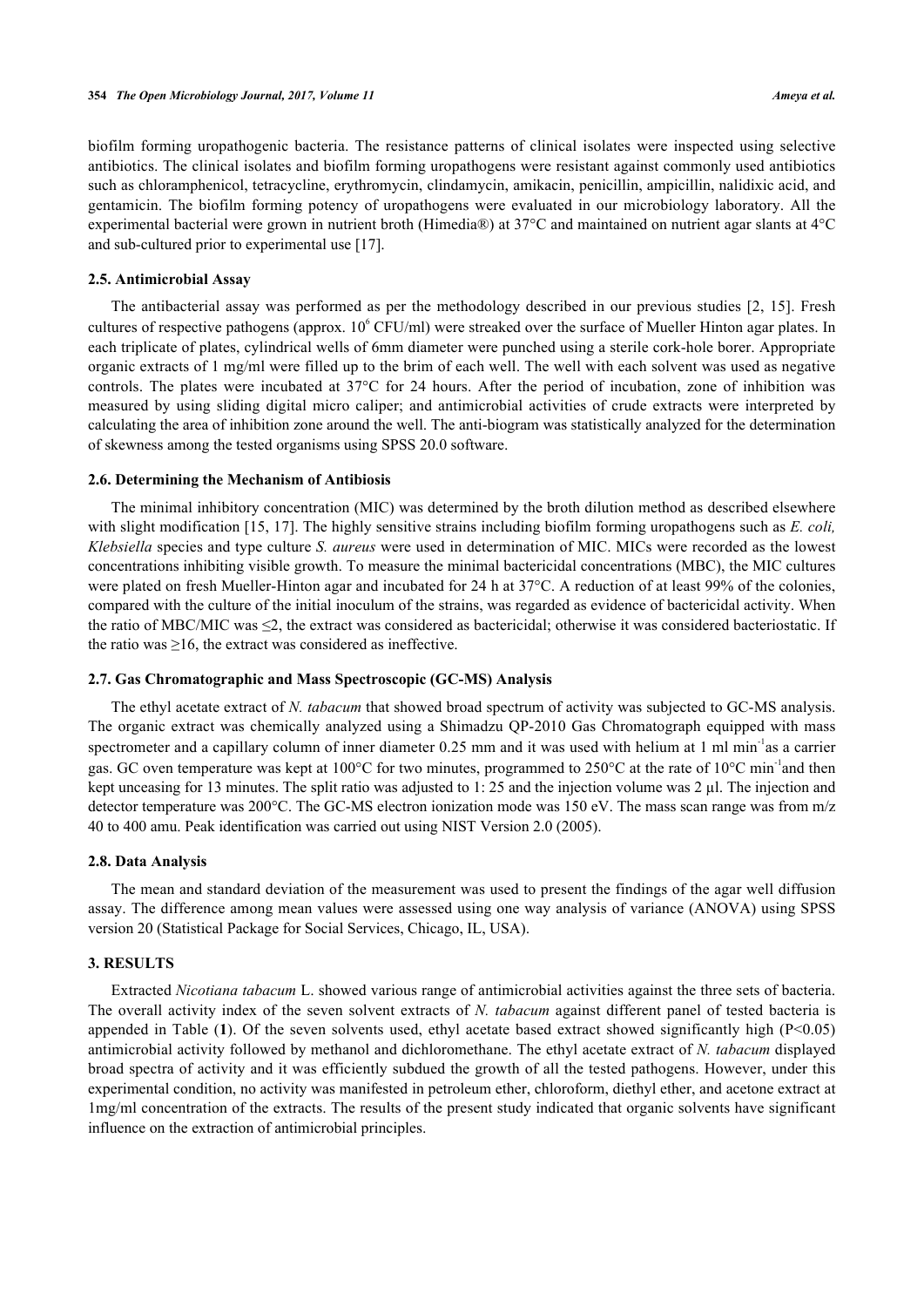|                 | % of Antimicrobial Activity      |                          |                                     |  |
|-----------------|----------------------------------|--------------------------|-------------------------------------|--|
| <b>Solvents</b> | <b>Human Pathogens</b><br>(ATCC) | <b>Clinical Isolates</b> | <b>Biofilm Forming Uropathogens</b> |  |
| Petroleum ether |                                  |                          |                                     |  |
| Chloroform      |                                  |                          |                                     |  |
| Diethyl ether   |                                  |                          |                                     |  |
| Ethyl acetate   | 100                              | 100                      | 100                                 |  |
| Acetone         |                                  |                          |                                     |  |
| Dichloromethane | 33.3                             | 25                       | 50                                  |  |
| Methanol        | 66.6                             |                          | 100                                 |  |

#### <span id="page-3-0"></span>**Table 1. Overall activity index of different solvent extracts of** *N. tabacum* **against different panel of test bacteria.**

\*Zone of Inhibition  $\geq 28$  mm<sup>2</sup> was considered as active.

The inhibitory spectra of the medicinal plant extracts against the human type culture strains ranged between  $66.29 \pm 11.61$  $66.29 \pm 11.61$  $66.29 \pm 11.61$  mm<sup>2</sup> to 159.9  $\pm 11.31$  mm<sup>2</sup> Fig. (1). The highest inhibitory value of 159.9 $\pm 11.31$  mm<sup>2</sup> was extended against the *S. aureus* followed by  $119.23 \pm 18.7$ mm<sup>2</sup> which was against *P. aeruginosa*. However, the inhibitory potential was meager against *K. pneumonia* (66.29  $\pm$  11.61mm<sup>2</sup>). In the case of tested clinical isolates, highest inhibitory value of  $97.41 \pm 19.62$  mm<sup>2</sup> was exercised against *S. aureus*; however, the Gram negative pathogen, *Salmonella enteric* subsp. *enteric* serotype Typhi (72.8  $\pm$  12.9 mm<sup>2</sup>) was found to be quite resistant. Concerning the tested biofilm forming uropathogens, the inhibitory area was  $130.72 \pm 12.5$  and  $147.5 \pm 10.82$  mm<sup>2</sup> against *E. coli* and *Klebsiella* species respectively (Fig. **[1](#page-3-1)**).

<span id="page-3-1"></span>

Fig. (1). Antibacterial potential of ethyl acetate extract of *N. tabacum* L. The activity index was calculated as mm<sup>2</sup> area based on the diameter of halo displayed. [PA- *P. aeruginosa*; KP- *K. pneumonia*; SA- *S. aureus*; CSA- clinical *S. aureus;* SE- *Salmonella enterica* subsp. *enteric* serotype Typhi; MS- *Micrococcus* sp.; PM- *P. mirabilis*; BKS- biofilm forming *Klebsiella* sp.; BEC- Biofilm forming *E. coli*

The results of minimum inhibitory concentration (MIC) and minimum bactericidal concentration (MBC) of the highly sensitive strains including biofilm bacteria *E. coli, Klebsiella* species, and *S. aureus* were performed and indicated in Table (**[2](#page-4-0)**). The minimum inhibitory concentration of the medicinal plant extracts against biofilm forming uropathogens and type culture ranged from  $62.50$  to  $500 \, (\mu g/ml)$  and the concomitant MBC values ranged from 125 to 1000 (µg/ml). On the basis of preliminary findings, the ethyl acetate extract of *N. tabacum* was further selected for chemical investigation by GC-MS analysis.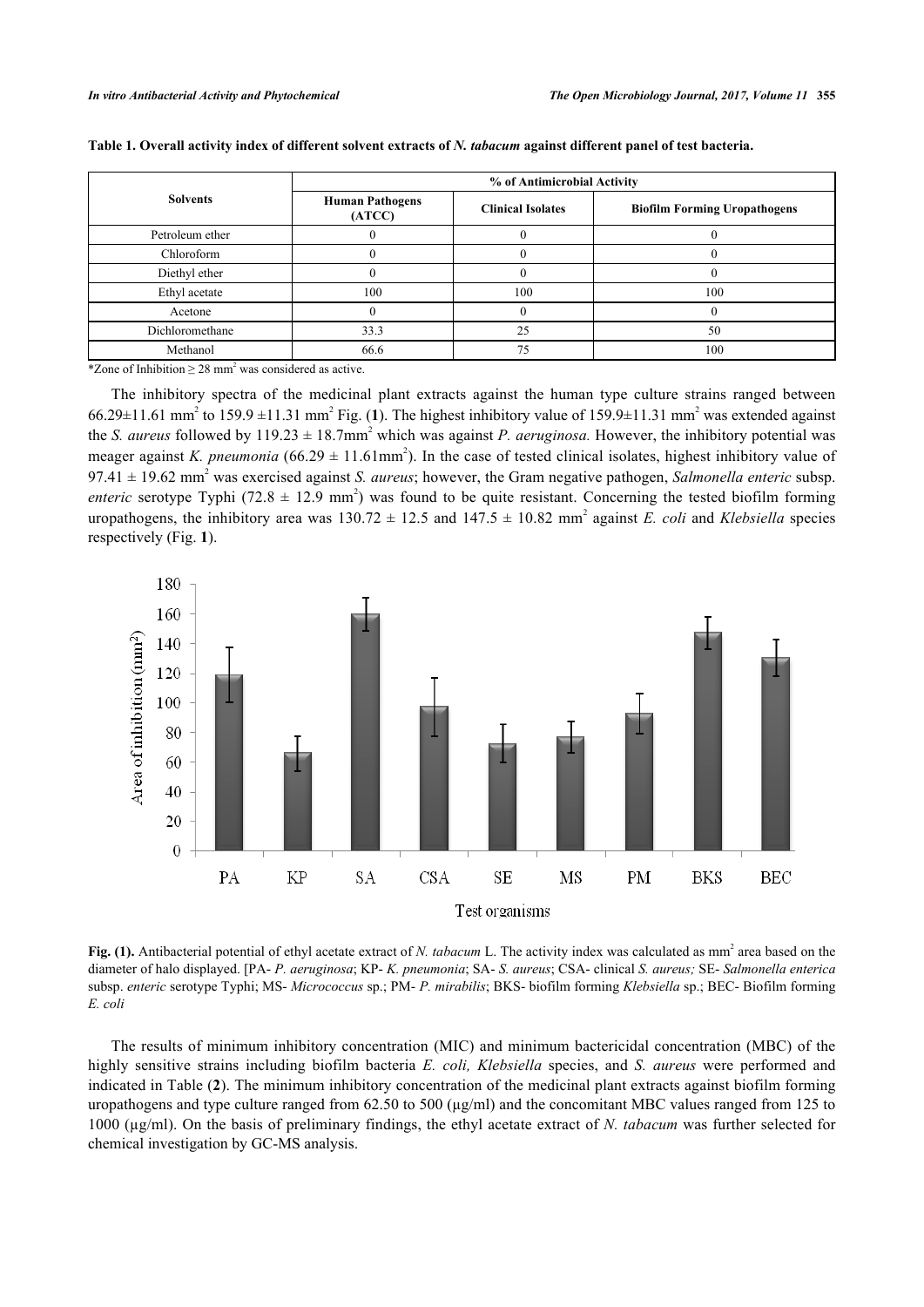| <b>Test Strain</b>             | MIC (µq/ml) | $MBC (\mu g/ml)$ | <b>MBC/MIC</b> |
|--------------------------------|-------------|------------------|----------------|
| Biofilm forming E. coli        | 62.50       |                  |                |
| Biofilm forming Klebsiella sp. | 125         | ن نے 1           |                |
| S. aureus                      | 500         | 1000             |                |

#### <span id="page-4-0"></span>**Table 2. Minimum inhibitory concentration of** *N. tabacum.*

#### **3.1. GC- MS Analysis of Ethyl Acetate Extract of** *N. tabacum*

In order to determine the chemical constituents responsible for antimicrobial activity, the crude extract of ethyl acetate of *N. tabacum* was subjected to GC-MS analysis. The preliminary GC-MS analysis of *N. tabacum* on the basis of spectral data revealed the presence of a mixture of volatile compounds. A total of five prominent peaks were observed with retention times as summarized in Fig. (**[2](#page-4-1)**). The prevailing phytochemical constituents detected are 3, 4, 5, 6-Tetrahydro-1, 3-dimethyl-2(1h)-pyrimidinone, Pyridine, 3-(1-methyl-2-pyrrolidinyl)-, (S)-, Isododecane, npentadecane, and Tetradecylaldehyde is presented in Table (**[3](#page-4-2)**). Among detected phytochemicals of the medicinal plant extracts, 3-(1-methyl-2-pyrrolidinyl)-, (S) was the major ingrediant.

<span id="page-4-2"></span>

|  |  | Table 3. Components identified in the ethyl acetate extract of N. tabacum by GC-MS study. |  |  |
|--|--|-------------------------------------------------------------------------------------------|--|--|
|  |  |                                                                                           |  |  |

| No.            | $\mathbf{R}\mathbf{T}$ | <b>Major Compounds</b>                             | <b>Identified Structure</b> | Molecular Chemical<br>Weight | Formula                 |
|----------------|------------------------|----------------------------------------------------|-----------------------------|------------------------------|-------------------------|
| $\mathbf{1}$   | 5.40                   | 3,4,5,6-Tetrahydro-1,3-dimethyl-2(1h)-pyrimidinone | $\circ$                     | 128.17                       | $C_6H_{12}N_2O$         |
| $\sqrt{2}$     | 7.57                   | Pyridine, 3-(1-methyl-2-pyrrolidinyl)-, (S)        | ' <sup>111111</sup> '       | 162.23                       | $C_{10}H_{14}N_2$       |
| 3              | 8.11                   | Isododecane                                        |                             | 170.33                       | $\mathrm{C_{12}H_{26}}$ |
| $\overline{4}$ | 10.65                  | n-Pentadecane                                      |                             | 212.41                       | $\mathrm{C_{15}H_{32}}$ |
| 5              | 13.14                  | Tetradecylaldehyde                                 |                             | 212.37                       | $\rm C_{14}H_{28}O$     |

RT: Retention Time

## **4. DISCUSSION**

<span id="page-4-1"></span>In the present study, *N. tabacum* collected from the western Ethiopia prefecture was subjected to extraction process using seven organic solvents of increasing polarity. The resultant crude extracts were then inspected for antimicrobial activity against three sets of pathogenic bacteria such as human type cultures, clinical isolates and biofilm forming bacteria. The overall results of antimicrobial activity of *N. tabacum* extracted using different organic solvents have been expressed in terms of the area of zone of inhibition in millimeter square. The crude extracts that produced zone of inhibition  $\geq$ 28 mm<sup>2</sup> were considered as active [[17\]](#page-7-7). The MBC/MIC ratio was determined to identify whether the extract was a bactericidal or a bacteriostatic in nature. Since the MBC/MIC ratio is  $\leq$ 2, the extract can be considered as bactericidal agent [\[17](#page-7-7)].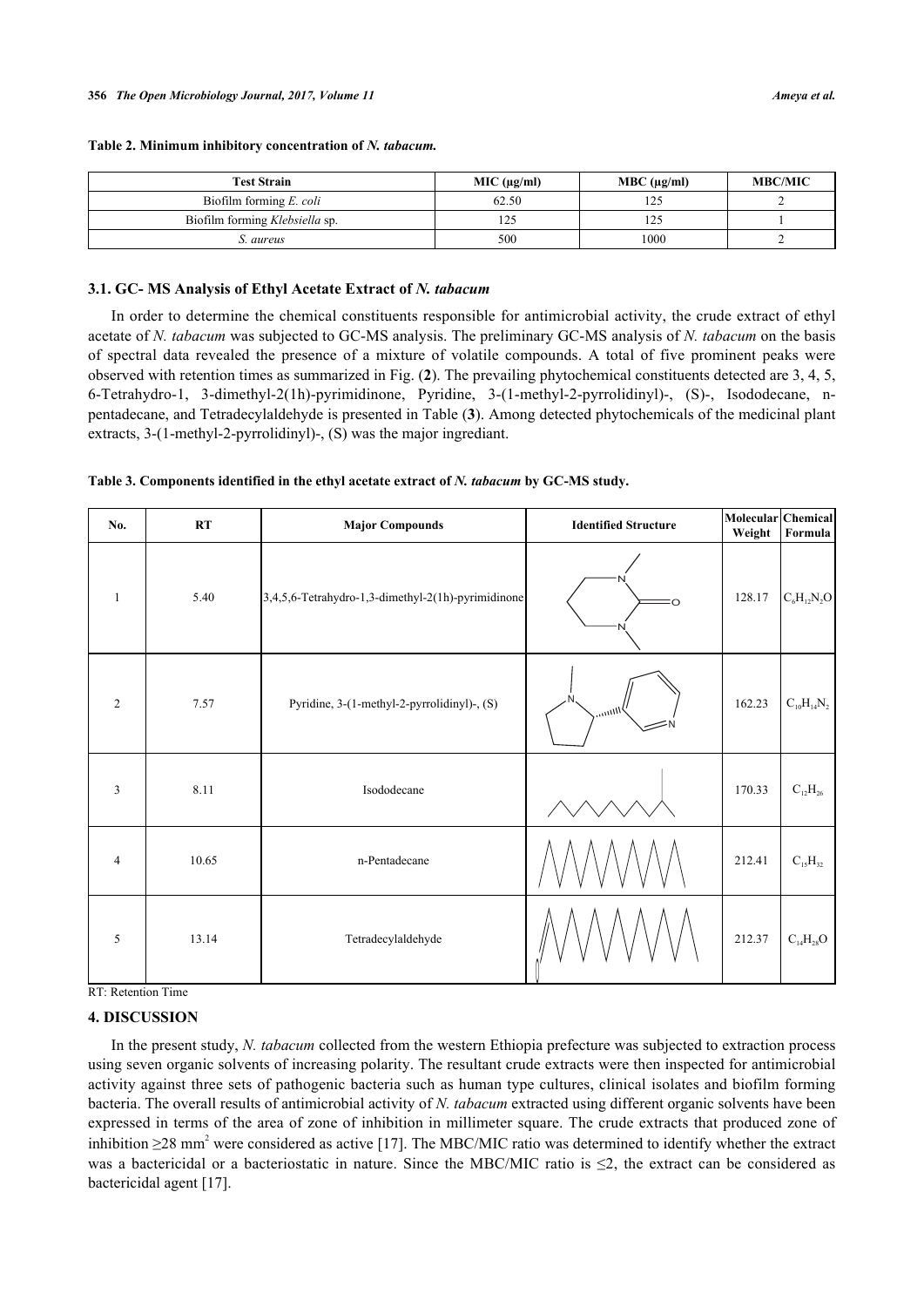

**Fig. (2).** Gas Chromatography-Mass Spectrometry chromatogram of the ethyl acetate extract of *N. tabacum* [1] 3,4,5,6- Tetrahydro-1,3-dimethyl-2(1h)-pyrimidinone; [2] Pyridine, 3-(1-methyl-2-pyrrolidinyl)-, (S); [3] Isododecane; [4] n-Pentadecane; [5] Tetradecylaldehyde.

The secondary metabolites of plant constituents are sustainable resource for exploring novel antibiotics [[15\]](#page-7-5). The secondary metabolites isolated from plants can repress the growth of human bacterial pathogens by mechanisms that may differ from antibiotics currently in use [[18](#page-7-8)]. Evaluation of antimicrobial activities can be considered as effective indicator to analyze the capability of the plant species to synthesize antibiotic metabolites. Studies have documented the antimicrobial activity of *N. tabacum* from various locales [\[13,](#page-7-3) [19](#page-7-9) - [21\]](#page-7-10). However, literature pertaining to the exploration of antimicrobial activity of *N. tabacum* from Ethiopia is scanty [\[14](#page-7-4)].

The finding of present study exhibited that, crude extracts of the *N. tabacum* showed antimicrobial activity in different ranges with respect to the solvents and test organisms. These differences in efficacy at the *in vitro* level could be linked to the level of active substances in the respective solvent extracts or due to the virulence of bacteria. Of the seven solvent tested, ethyl acetate was found to be the best solvent for extraction of antimicrobial secondary metabolites from dried plant material followed by methanol and dichloromethane. The activity demonstrated by the extracts of other solvents may be due to varying degrees of solubility for antimicrobial constituents in the medicinal plant [\[16](#page-7-6)].

The extracts of *N. tabacum* obtained using ethyl acetete effeciently impeded the growth of all the tested pathogens in varing degrees. In general, it can be opined that the activity of ethyl acetete extracts was more evident against the biofilm forming uropathogens while the clinical isolates were the most resistant group. On the other hand, human type cultures were found to be moderately susceptible except in the case of *K. pneumonia*. In accordance with the present study, ethyl extract of *N. tabacum* exerts significant antibacterial activity against Gram positive and Gram negative bacteria. Study conducted in Pakistan showed that *N. tabacum* has a maximum zones of inhibition against *S. aureus* at 900mg/ml concentration while *E. coli* and *Pseudomonas aeruginosa* showed less susceptible to the extract [[13\]](#page-7-3).

In this study, ethyl acetate extarct of *N. tabacum* was analysed for phytochemicals by GC-MS. It is envisaged that the antibacterial property demonstrated by the ethyl acetete extract of *N. tabacum* against different bacterial strains could be due to chemical entity (Pyridine, 3-(1-methyl-2-pyrrolidinyl)-, (S)) with a broad spectrum antimicrobial activity [[22](#page-7-11) - [24\]](#page-7-12) or could be related with synergistic activity of different chemical entities, since antibacterial activities are pertained to the presence of secondary metabolites. Another studies also showed that *N. tabacum* contains potent antibacterial secondary metabolites [[25,](#page-7-13) [26\]](#page-7-14).

In western part of Ethiopia, *N. tabacum* L. is a well known medicinal plant that is used for human and veterinary disease treatment. People rely on this medicinal plant because it is culturally integrated, easily available and affordable. The juice of the plant is used to treat local skin infection and mastitis. Studies also show that local people use it for treatment of blackleg which is a condition presented with swelling of thigh, muscular damage of involved legs and for gastrointestinal tract disease of animals [\[9,](#page-7-15) [14](#page-7-4)]. For the veterinary use, dried leaves are soaked overnight with water, squeezed and given in one cup at a time [[9\]](#page-7-15). The study conducted in Pakistan also showed that extract of leaves is applied to treat ectoparasite [\[27](#page-7-16)]. Therefore, currently there is high utilization of this medicinal plant by the local people of Ethiopia even though there is no strong scientific proof. Taking this into consideration, this study tried to show the antimicrobial effect of the medicinal plant against infectious pathogens which is traditionally applied by local practitioners.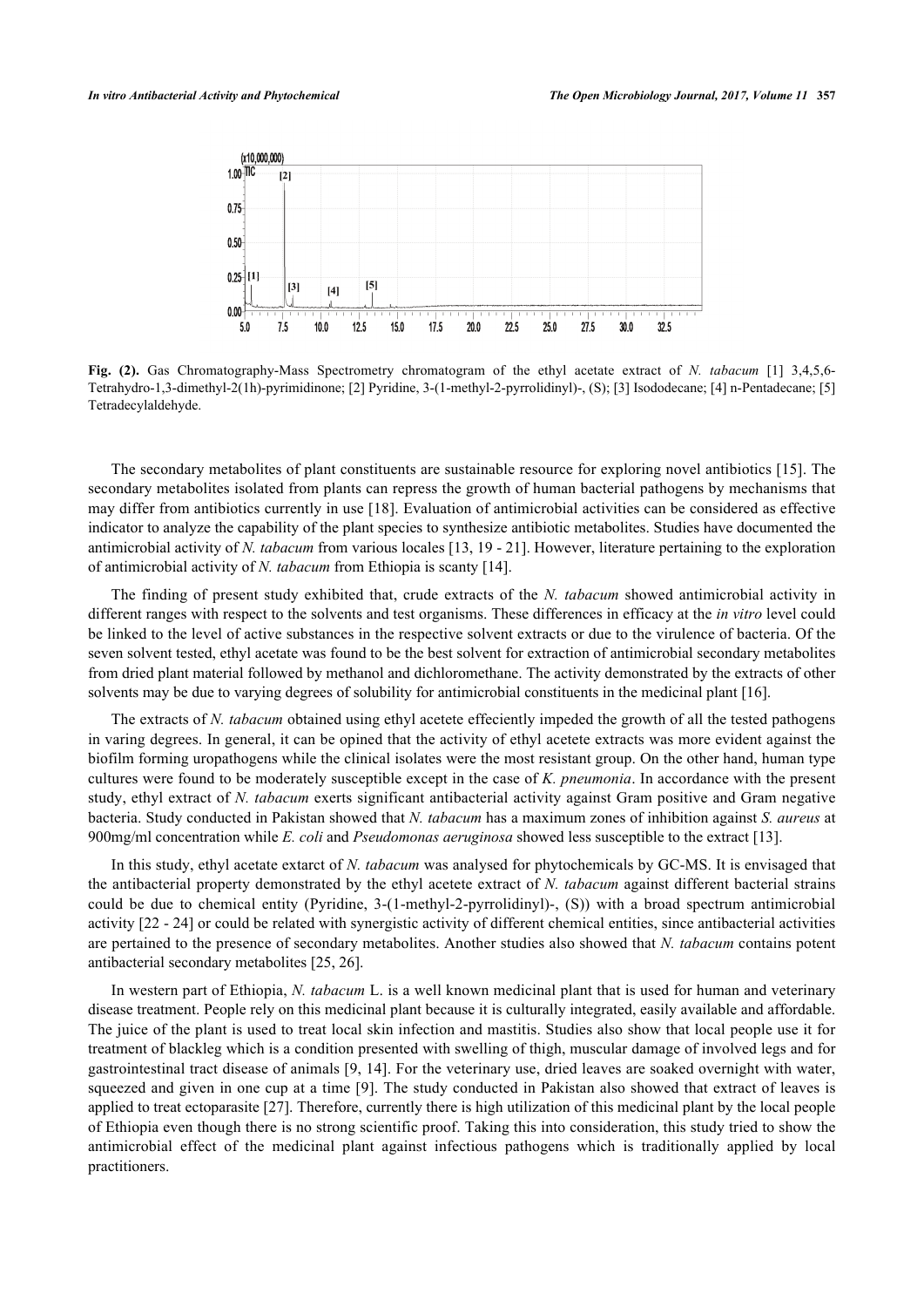#### **CONCLUSION**

The ethyl acetate extract of *N. tabacum* L. displayed broad spectra of activity and it efficiently subdued the growth of all the tested pathogens. High antimicrobial activity of ethyl acetete extract of *N. tabacum* was observed against the biofilm forming bacteria while the clinical isolates were the most resistant group. The antibacterial property demonstrated by the ethyl acetete extract of *N. tabacum* against different bacterial strains could be due to chemical entity (Pyridine, 3-(1-methyl-2-pyrrolidinyl)-, (S)) with a broad spectrum of activity. Further bioassay guided fractionation and purification of *N. tabacum* is recommended to determine antimicrobial effect of specific compounds.

#### **LIST OF ABBREVIATIONS**

| <b>ATCC</b>  |     | American type culture collection;               |
|--------------|-----|-------------------------------------------------|
| CFU          | =   | Colony forming units:                           |
| <b>GC-MS</b> | =   | Gas chromatographic and mass spectroscopic;     |
| <b>MBC</b>   | =   | Minimal bactericidal concentrations;            |
| <b>MIC</b>   | $=$ | Minimal inhibitory concentration;               |
| <b>NIST</b>  | =   | National institute of standards and technology; |
| <b>SPSS</b>  |     | Statistical package for the social sciences     |

#### **ETHICS APPROVAL AND CONSENT TO PARTICIPATE**

Not applicable.

#### **HUMAN AND ANIMAL RIGHTS**

No Animals/Humans were used for studies that are base of this research.

#### **CONSENT FOR PUBLICATION**

Not applicable.

#### **CONFLICT OF INTEREST**

The authors declare no conflict of interest, financial or otherwise.

### **ACKNOWLEDGEMENTS**

The authors are very grateful to Arba Minch University College of Medicine and Health Sciences, Department of Medical Laboratory Science for their technical assistance and permission to use their facilities while the research was conducted. We would also thank Dr. Garuma Gerbaba (taxonomist) that identifies plant species.

#### **REFERENCES**

- <span id="page-6-0"></span>[1] Economics & Policy State of the World's Antibiotics, 2015.
- <span id="page-6-1"></span>[2] Manilal A, Merdekios B, Idhayadhulla A, Muthukumar C, Melkie M. An *in vitro* antagonistic efficacy validation of *Rhizophora mucronata*. Asian Pac J Trop Dis 2015; 5(1): 28-32. [\[http://dx.doi.org/10.1016/S2222-1808\(14\)60622-8\]](http://dx.doi.org/10.1016/S2222-1808(14)60622-8)
- <span id="page-6-2"></span>[3] Coates AR, Halls G, Hu Y. Novel classes of antibiotics or more of the same? Br J Pharmacol 2011; 163(1): 184-94. [\[http://dx.doi.org/10.1111/j.1476-5381.2011.01250.x\]](http://dx.doi.org/10.1111/j.1476-5381.2011.01250.x) [PMID: [21323894](http://www.ncbi.nlm.nih.gov/pubmed/21323894)]
- <span id="page-6-3"></span>[4] Hosseinzadeh S, Jafarikukhdan A, Hosseini A, Armand R. The application of medicinal plants in traditional and modern medicine: A review of *Thymus vulgaris*. Int J Clin Med 2015; 6: 635-42. [\[http://dx.doi.org/10.4236/ijcm.2015.69084](http://dx.doi.org/10.4236/ijcm.2015.69084)]
- <span id="page-6-4"></span>[5] Buli GA, Abdella G, Engda D. Antimicrobial activity of *Taverniera abyssinica* A. Rich against human pathogenic bacteria and fungi. Afr J Microbiol Res 2015; 9(50): 2385-90. [\[http://dx.doi.org/10.5897/AJMR2015.7507](http://dx.doi.org/10.5897/AJMR2015.7507)]
- <span id="page-6-5"></span>[6] Mendelson R, Balick MJ. The value of undiscovered pharmaceuticals in tropical forests. Econ Bot 1995; 49: 223-8. [\[http://dx.doi.org/10.1007/BF02862929\]](http://dx.doi.org/10.1007/BF02862929)
- <span id="page-6-6"></span>[7] Charlton A. Medicinal uses of tobacco in history. J R Soc Med 2004; 97(6): 292-6. [\[http://dx.doi.org/10.1177/014107680409700614\]](http://dx.doi.org/10.1177/014107680409700614) [PMID: [15173337](http://www.ncbi.nlm.nih.gov/pubmed/15173337)]